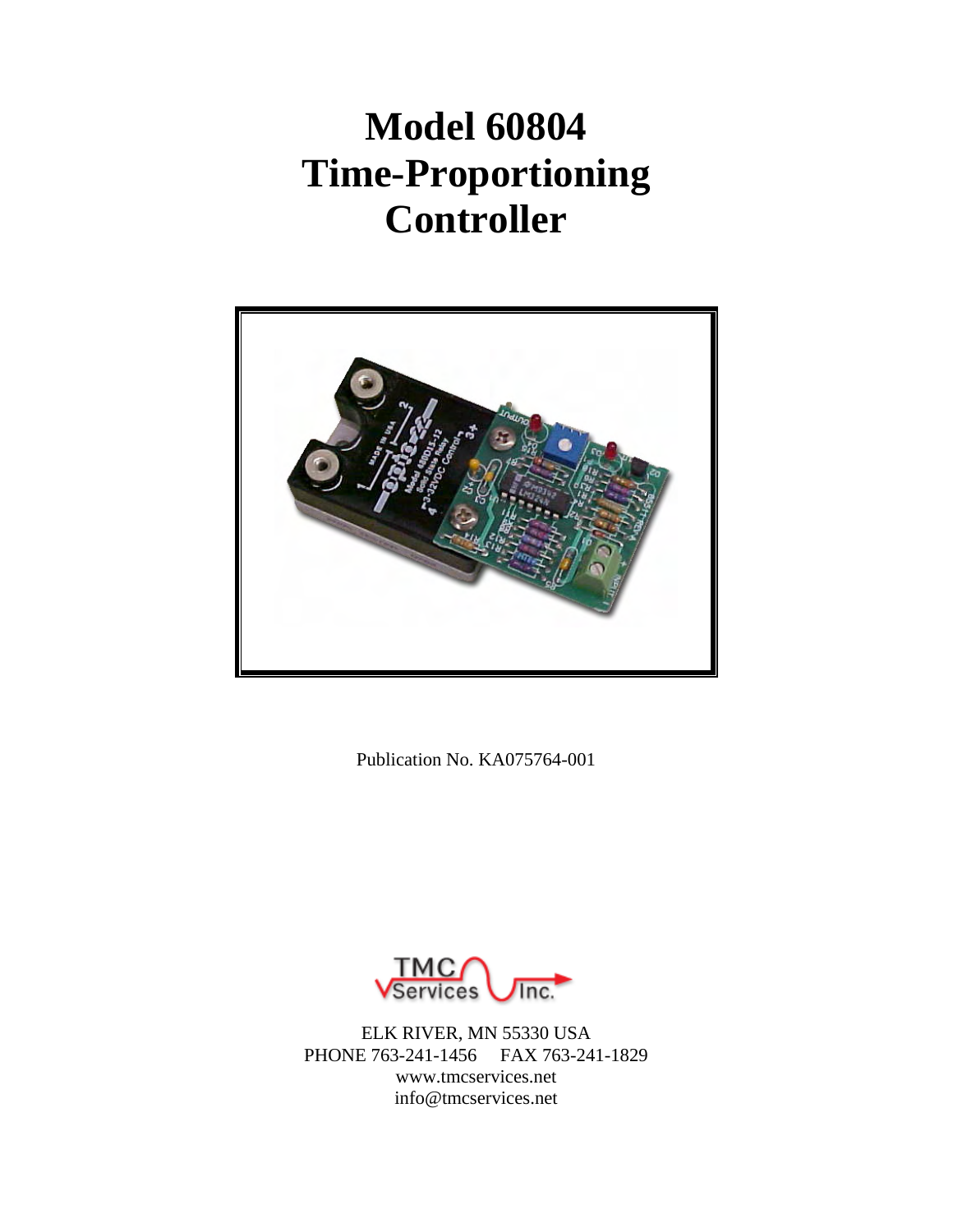# **Model 60804 Time-Proportioning Controller**

# **Introduction**

This document provides the information required to install, operate and maintain the Model 60804 current to time-proportioning converter (I/TP), Solid State Relay (SSR) driver. If further information is needed, call TMC Services at 763-241-1456.

# **Description**

The Model 60804 is a current to timeproportioned zero-cross SSR driver. The SSR control signal output is directly proportional to a 4-20 mA control signal. This is accomplished by proportioning the SSR control signal on-time to off-time within an adjustable (1-10 second) cycle time period. Figure 1 presents three different On/off time ratios given a particular time period. The Model 60804 is typically used to control SSR'S connected to resistive loads.



**Figure 1. On/Off cycle times for a given period.** 

## **Installing the I/TP Time-Proportioning Module**

Install the I/TP Time- Proportioning module to the SSR control signal terminals using the screws provided with the SSR. Ensure the I/TP module and SSR + (positive) terminals are matched (see Figure 2).



**Figure 2. Model 60804 Time-Proportion Module Components.** 

# **Signal Wire Connections**

## **CAUTION!**

**The signal required for the control of the 60804 controller is low level DC. To eliminate any potential for AC pickup on the control signal wires, ensure the control wires are routed separately from the AC Line/Load wires.**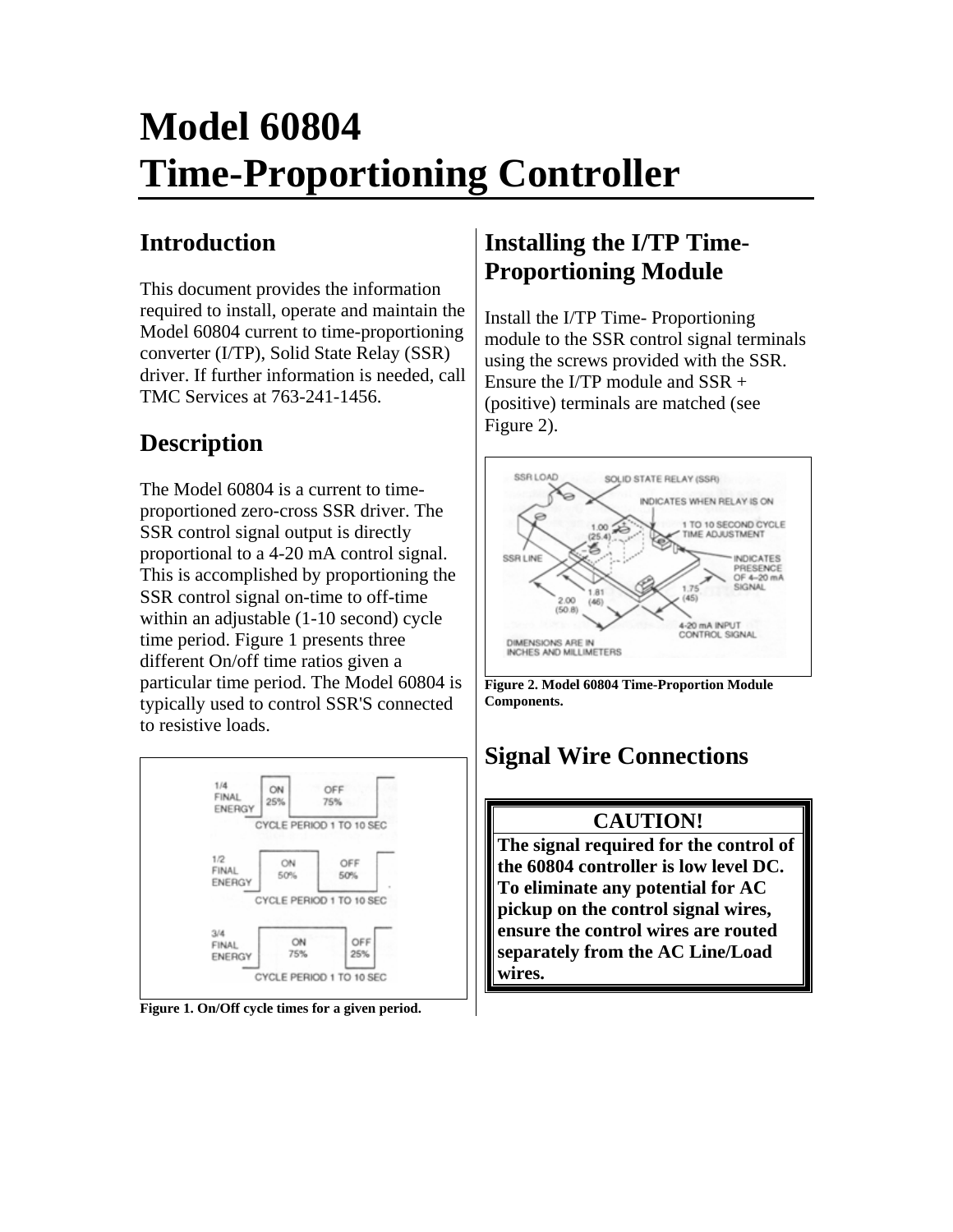### **Model 60804 Wiring Requirements**

The Model 60804 I/TP controller requires a 4-20 mA control signal. The I/TP output is directly proportional to the control signal. The 4-20 mA control signal must have a minimum compliance voltage of 12 VDC.

Connect the  $+$  (positive) signal lead of the process controller (4-20 mA source) to the + (positive) terminal of the I/TP module (reference Figure 2). Connect the - (negative) signal lead of the process controller to the - (negative) terminal of the I/TP.

### **Cycle Time Adjustment Procedure**

To adjust the I/TP time period, adjust the cycle time potentiometer (see Figure 2). Adjust the potentiometer fully counterclockwise (CCW) for minimum (1 second) time and fully clockwise (CW) for maximum time (10 seconds). The time period adjustment is essentially a linear adjustment. The time period cycle time may be observed by observing the SSR on LED indicator on the I/TP module (see Figure 2).

## **Normal Startup**

To turn on the SSR attached to the 60804 module:

- 1. Make sure line voltage is not applied to the SSR's **LINE** terminals.
- 2. Set the 4-20 mA control signal to 4 mA.
- 3. Apply AC line voltage to the controller's **LINE** terminals.

## **CAUTION!**

**As long as line voltage is applied to the SSR LINE terminals, hazardous voltage remains at the LOAD terminals even when the control signal is set to minimum or the firing circuit is disabled.** 

4. Gradually increase the level of the control signal from 4 mA to the level desired. Increasing the control signal level increases the SSR controller's output level.

## **Shutdown**

There are two ways to shut down the Model 60804 controller:

- 1. Remove the line voltage from the SSR **LINE** terminals.
- 2. Decrease the control signal to 4mA.

## **Routine Maintenance**

The Model 60804 I/TP requires very little routine maintenance. Remove dirt or dust accumulations frequently. Check for damaged wiring and loose connections periodically and whenever any connections are changed. No other routine maintenance is required.

## **Check for proper Control of Output to the Load**

#### **Introduction**

Connect a load device across the SSR LOAD terminals, as shown in Figure 3. Vary the level of the control signal while monitoring the controller's output to the load. Measure the voltage across the LOAD terminals with an AC voltmeter. Also observe the load device to ensure that power is being received properly. The power to the load should vary smoothly across the full output range being used. If it does not, perform the following checks.



**Figure 3. Load connections for SSR power controller.**